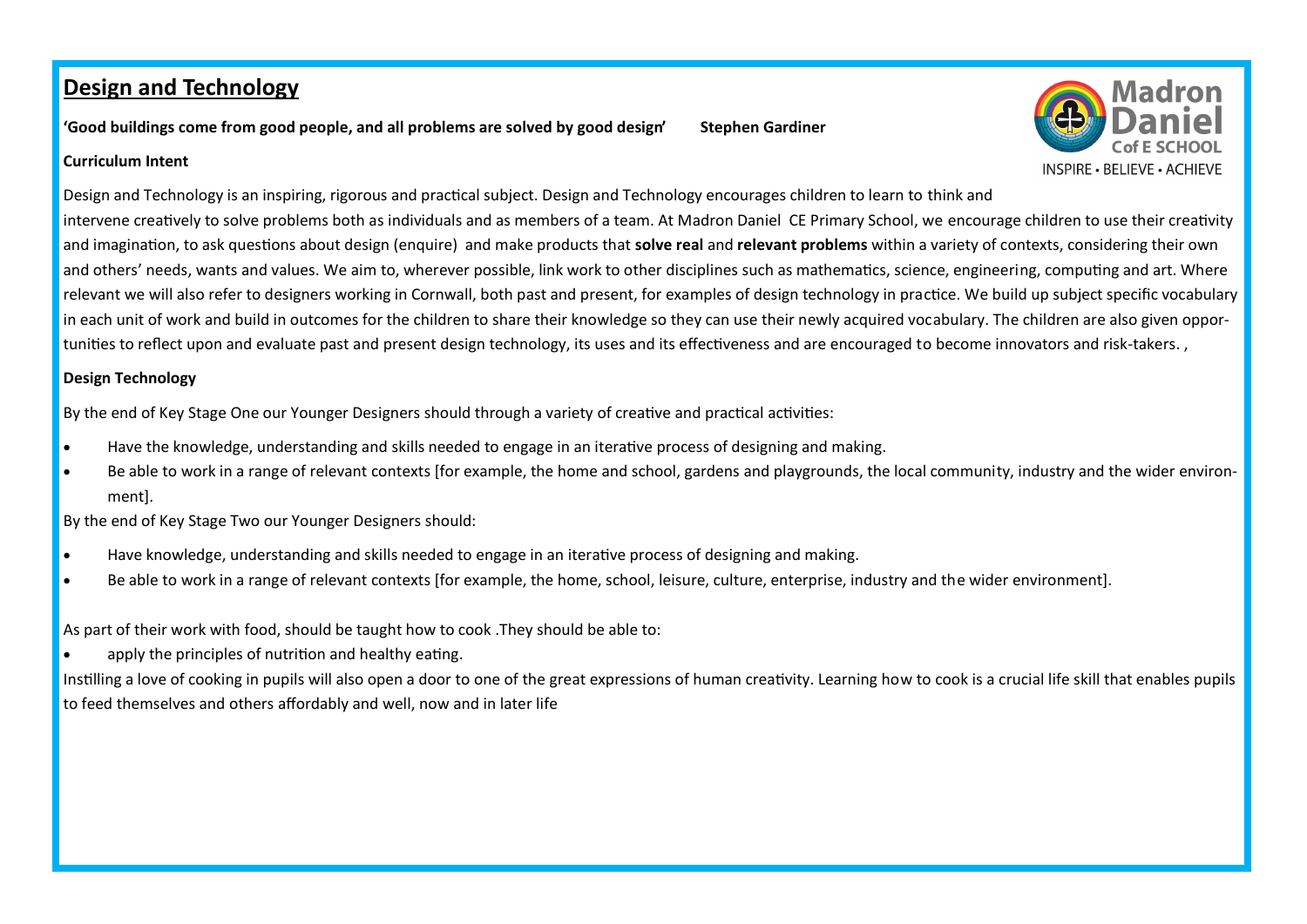#### **Overview**

|                   | <b>EYFS</b> - *Speaking *Physical Development *Understanding the World * Expressive<br>Arts and Design. |  |                                                                                                                                                                               |                                                     |  |                                                                                                             |  |
|-------------------|---------------------------------------------------------------------------------------------------------|--|-------------------------------------------------------------------------------------------------------------------------------------------------------------------------------|-----------------------------------------------------|--|-------------------------------------------------------------------------------------------------------------|--|
| K <sub>S1</sub>   | Textiles<br>Templates and joining<br>techniques                                                         |  | Mechanisms Sprng lever)<br>Sliders and levers<br>Wheels and Axes                                                                                                              | <b>Structures</b><br><b>Freestanding structures</b> |  | Food<br>Preparing fruit and veg-<br>etables<br>(including cooking and<br>nutrition requirements<br>for KS1) |  |
|                   |                                                                                                         |  |                                                                                                                                                                               |                                                     |  |                                                                                                             |  |
| KS <sub>2</sub> A | <b>Structures</b><br><b>Shell structures</b><br>(including computer-aided design)<br>Frame structures   |  | <b>Electrical Systems</b><br>Somple Cirucuits (including programme and con-<br>trol)<br>More complex switches and circuits (including<br>programming, monitoring and control) |                                                     |  | Textiles<br>2-D shape to 3-D product                                                                        |  |
| KS2B              | <b>Mechanical Systems</b><br>Levers and linkage<br>Pulleys and Levers                                   |  | Food<br>Healthy and varied diet<br>(including cooking and nutrition require-<br>ments for KS2) Celebrating culture and sea-<br>sonality                                       |                                                     |  | Textiles<br>Combining different fabric shapes<br>(including computer-aided design                           |  |

**(including cooking and nutrition requirements for KS2)**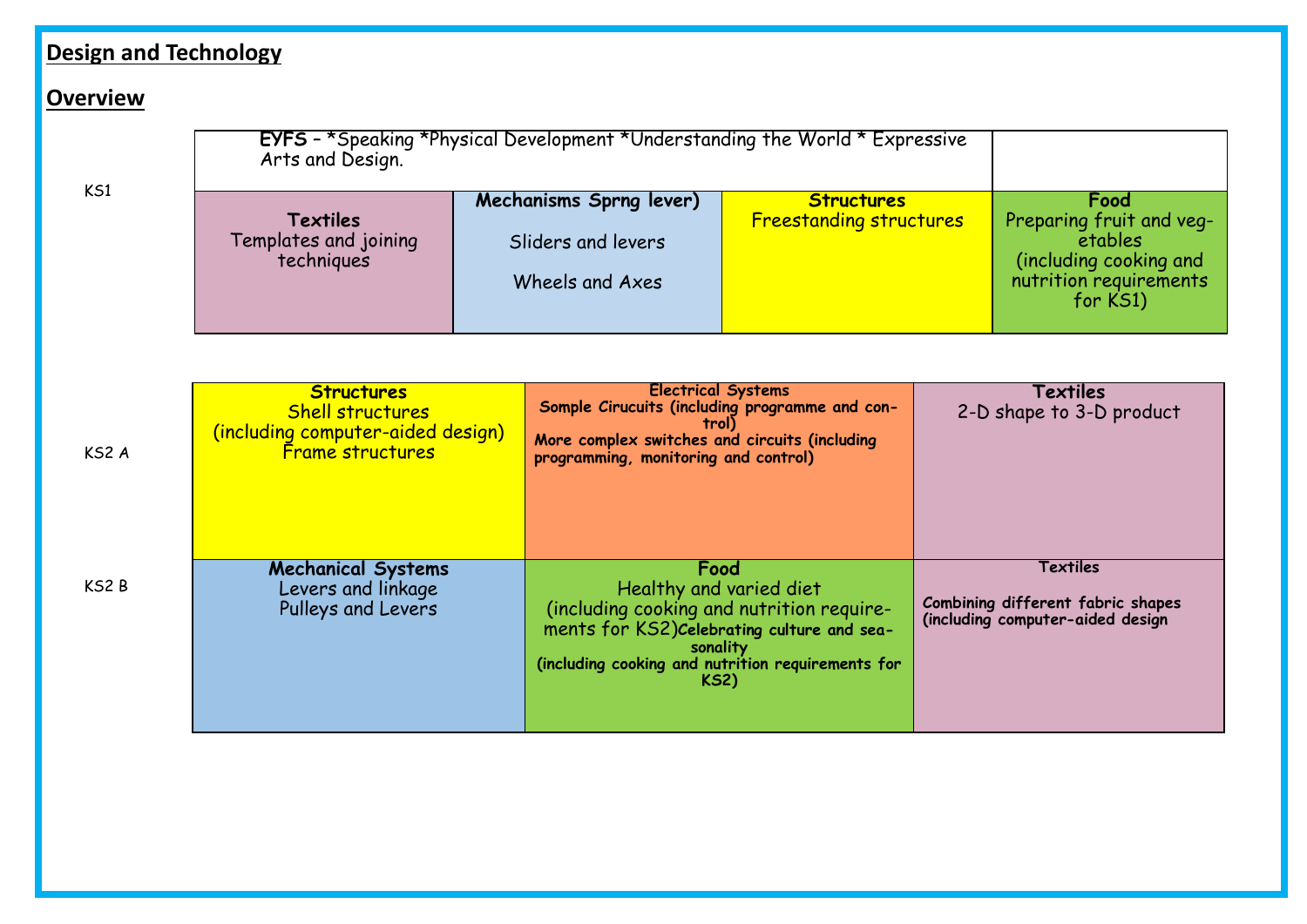|                       |                   | Design                                                                                                                                                                                                                                                                                            | Make                                                                                                                                                                                                                                                                                              | Evaluate                                                                                                                                                                                                                                                                                      | Technical knowledge and                                                                                                                                                                                                                                                                                                                                                                                                           |  |  |
|-----------------------|-------------------|---------------------------------------------------------------------------------------------------------------------------------------------------------------------------------------------------------------------------------------------------------------------------------------------------|---------------------------------------------------------------------------------------------------------------------------------------------------------------------------------------------------------------------------------------------------------------------------------------------------|-----------------------------------------------------------------------------------------------------------------------------------------------------------------------------------------------------------------------------------------------------------------------------------------------|-----------------------------------------------------------------------------------------------------------------------------------------------------------------------------------------------------------------------------------------------------------------------------------------------------------------------------------------------------------------------------------------------------------------------------------|--|--|
|                       |                   |                                                                                                                                                                                                                                                                                                   |                                                                                                                                                                                                                                                                                                   |                                                                                                                                                                                                                                                                                               | Understanding                                                                                                                                                                                                                                                                                                                                                                                                                     |  |  |
| E<br>Y                | <b>Structures</b> | Experience of using construction kits to build walls, towers and frameworks. • Experience of using of basic tools e.g. scissors or hole punches with construction materials e.g. plastic, card. • Experience of<br>different methods of joining card and paper.                                   |                                                                                                                                                                                                                                                                                                   |                                                                                                                                                                                                                                                                                               |                                                                                                                                                                                                                                                                                                                                                                                                                                   |  |  |
|                       | Mechanisms        | vehicles through play. • Gained some experience of designing, making and evaluating products for a specified user and purpose. • Developed some cutting, joining and finishing skills with card.                                                                                                  |                                                                                                                                                                                                                                                                                                   |                                                                                                                                                                                                                                                                                               |                                                                                                                                                                                                                                                                                                                                                                                                                                   |  |  |
| S                     | <b>Textiles</b>   | Explored and used different fabrics. • Cut and joined fabrics with simple techniques. • Thought about the user and purpose of products                                                                                                                                                            |                                                                                                                                                                                                                                                                                                   |                                                                                                                                                                                                                                                                                               |                                                                                                                                                                                                                                                                                                                                                                                                                                   |  |  |
|                       | Food tech         | Experience of common fruit and vegetables, undertaking sensory activities i.e. appearance taste and smell. • Experience of cutting soft fruit and vegetables using appropriate utensils.                                                                                                          |                                                                                                                                                                                                                                                                                                   |                                                                                                                                                                                                                                                                                               |                                                                                                                                                                                                                                                                                                                                                                                                                                   |  |  |
| K<br>e<br>ν<br>S      | <b>Structures</b> | Generate ideas based on simple design<br>criteria and their own experiences, ex-<br>plaining what they could make.<br>Develop, model and communicate their<br>ideas through talking, mock-ups and<br>drawings.                                                                                    | Plan by suggesting what to do next.<br>Select and use tools, skills and techniques, ex-<br>plaining their choices.<br>Select new and reclaimed materials and con-<br>struction kits to build their structures.<br>Use simple finishing techniques suitable for the<br>structure they are creating | Explore a range of existing freestanding structures in<br>the school and local environment e.g. everyday prod-<br>ucts and buildings.<br>Evaluate their product by discussing how well it works<br>in relation to the purpose, the user and whether it<br>meets the original design criteria. | Know how to make freestanding structures<br>stronger, stiffer and more stable.<br>Know and use technical vocabulary relevant to<br>the project.                                                                                                                                                                                                                                                                                   |  |  |
| t<br>a<br>g<br>e<br>1 | Mechanisms        | Generate initial ideas and simple design<br>criteria through talking and using own<br>experiences.<br>Develop and communicate ideas through<br>drawings and mock-ups.                                                                                                                             | Select from and use a range of tools and equip-<br>ment to perform practical tasks such as cutting<br>and joining to allow movement and finishing.<br>Select from and use a range of materials and<br>components such as paper, card, plastic and<br>wood according to their characteristics.     | Explore and evaluate a range of products with wheels<br>and axles.<br>Evaluate their ideas throughout and their products<br>against original criteria.                                                                                                                                        | Explore and use wheels, axles and axle holders.<br>Distinguish between fixed and freely moving<br>axles. Know and use technical vocabulary rele-<br>vant to the project.                                                                                                                                                                                                                                                          |  |  |
|                       | <b>Textiles</b>   | Design a functional and appealing product<br>for a chosen user and purpose based on<br>simple design criteria.<br>Generate, develop, model and communi-<br>cate their ideas as appropriate through<br>talking, drawing, templates, mock-ups and<br>information and communication technol-<br>ogy. | Select from and use a range of tools and equip-<br>ment to perform practical tasks such as marking<br>out, cutting, joining and finishing.<br>Select from and use textiles according to their<br>characteristics.                                                                                 | Explore and evaluate a range of existing textile prod-<br>ucts relevant to the project being undertaken. Evaluate<br>their ideas throughout and their final products against<br>original design criteria.                                                                                     | Understand how simple 3-D textile products<br>are made, using a template to create two iden-<br>tical shapes.<br>Understand how to join fabrics using different<br>techniques e.g. running stitch, glue, over stitch,<br>stapling.<br>Explore different finishing techniques e.g. using<br>painting, fabric crayons, stitching, sequins,<br>buttons and ribbons.<br>Know and use technical vocabulary relevant to<br>the project. |  |  |
|                       | Food tech         | Design appealing products for a particular<br>user based on simple design criteria.<br>Generate initial ideas and design criteria<br>through investigating a variety of fruit and<br>vegetables.<br>Communicate these ideas through talk<br>and drawings.                                         | Use simple utensils and equipment to e.g. peel,<br>cut, slice, squeeze, grate and chop safely.<br>Select from a range of fruit and vegetables<br>according to their characteristics e.g. colour,<br>texture and taste to create a chosen product.                                                 | Taste and evaluate a range of fruit and vegetables to<br>determine the intended user's preferences.<br>Evaluate ideas and finished products against design<br>criteria, including intended user and purpose.                                                                                  | Understand where a range of fruit and vegeta-<br>bles come from e.g. farmed or grown at home.<br>Understand and use basic principles of a<br>healthy and varied diet to prepare dishes,<br>including how fruit and vegetables are part of<br>The Eatwell plate.<br>Know and use technical and sensory vocabu-<br>lary relevant to the project.                                                                                    |  |  |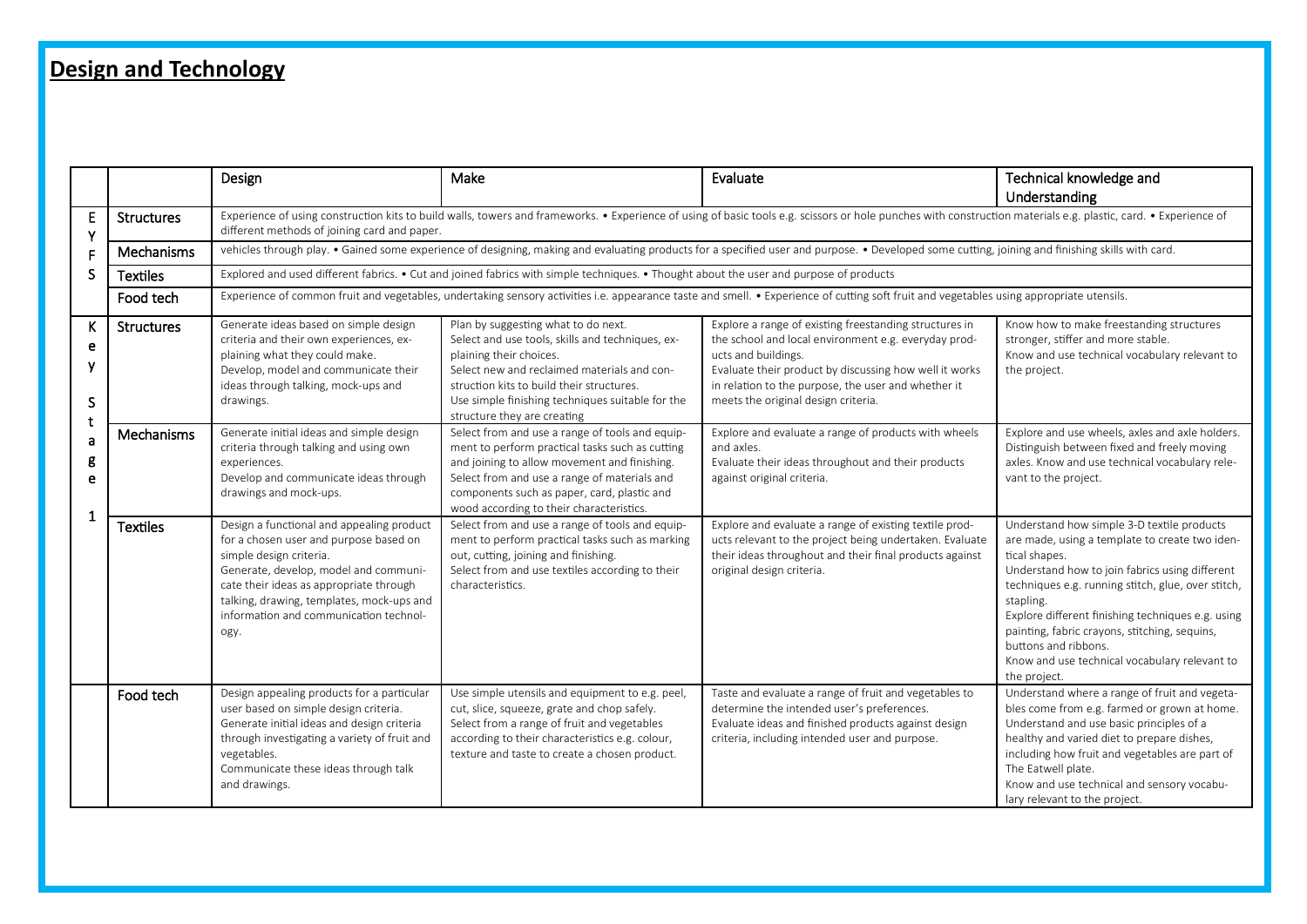|                                                                |                          | Design                                                                                                                                                                                                                                                                                                                                                                                                                                                                                                                                                                                                                                                                                                                                                                                                           | Make                                                                                                                                                                                                                                                                                                                                                                                                                                                                                                                                                                                                                                                        | Evaluate                                                                                                                                                                                                                                                                                                                                                                                                                                                                                                                                                                                                                                                                                                                            | Technical knowledge and under-                                                                                                                                                                                                                                                                                                                                                                                                                                                                                                                                                         |
|----------------------------------------------------------------|--------------------------|------------------------------------------------------------------------------------------------------------------------------------------------------------------------------------------------------------------------------------------------------------------------------------------------------------------------------------------------------------------------------------------------------------------------------------------------------------------------------------------------------------------------------------------------------------------------------------------------------------------------------------------------------------------------------------------------------------------------------------------------------------------------------------------------------------------|-------------------------------------------------------------------------------------------------------------------------------------------------------------------------------------------------------------------------------------------------------------------------------------------------------------------------------------------------------------------------------------------------------------------------------------------------------------------------------------------------------------------------------------------------------------------------------------------------------------------------------------------------------------|-------------------------------------------------------------------------------------------------------------------------------------------------------------------------------------------------------------------------------------------------------------------------------------------------------------------------------------------------------------------------------------------------------------------------------------------------------------------------------------------------------------------------------------------------------------------------------------------------------------------------------------------------------------------------------------------------------------------------------------|----------------------------------------------------------------------------------------------------------------------------------------------------------------------------------------------------------------------------------------------------------------------------------------------------------------------------------------------------------------------------------------------------------------------------------------------------------------------------------------------------------------------------------------------------------------------------------------|
|                                                                |                          |                                                                                                                                                                                                                                                                                                                                                                                                                                                                                                                                                                                                                                                                                                                                                                                                                  |                                                                                                                                                                                                                                                                                                                                                                                                                                                                                                                                                                                                                                                             |                                                                                                                                                                                                                                                                                                                                                                                                                                                                                                                                                                                                                                                                                                                                     | standing                                                                                                                                                                                                                                                                                                                                                                                                                                                                                                                                                                               |
| K<br>e<br>y<br>${\sf S}$<br>t<br>a<br>g<br>e<br>$\overline{2}$ | <b>Textiles</b>          | Generate realistic ideas through discussion and<br>design criteria for an appealing, functional prod-<br>uct fit for purpose and specific user/s.<br>Generate innovative ideas by carrying out re-<br>search including surveys, interviews and ques-<br>tionnaires.<br>Produce annotated sketches, prototypes, final<br>product sketches and pattern pieces.<br>Develop, model and communicate ideas through<br>talking, drawing, templates, mock-ups and pro-<br>totypes and, where appropriate, computeraided<br>design.<br>Design purposeful, functional, appealing prod-<br>ucts for the intended user that are fit for pur-<br>pose based on a simple design specification                                                                                                                                  | Plan the main stages of making.<br>Select and use a range of appropriate tools with<br>some accuracy e.g. cutting, joining and finishing.<br>Select fabrics and fastenings according to their<br>functional characteristics e.g. strength, and aes-<br>thetic qualities e.g. pattern.<br>Produce detailed lists of equipment and fabrics<br>relevant to their tasks.<br>Formulate step-by-step plans and, if appropriate,<br>allocate tasks within a team.<br>Select from and use a range of tools and equip-<br>ment to make products that are accurately assem-<br>bled and well finished.<br>Work within the constraints of time, resources<br>and cost. | Investigate a range of 3-D textile products rele-<br>vant to the project.<br>Test their product against the original design<br>criteria and with the intended user.<br>Take into account others' views.<br>Understand how a key event/individual has<br>influenced the development of the chosen prod-<br>uct and/or fabric.<br>Investigate and analyse textile products linked to<br>their final product.<br>Compare the final product to the original design<br>specification.<br>Test products with intended user and critically<br>evaluate the quality of the design, manufacture,<br>functionality, and fitness for purpose.<br>Consider the views of others to improve their<br>work                                         | Know how to strengthen, stiffen and rein-<br>force existing fabrics.<br>Understand how to securely join two pieces<br>of fabric together. • Understand the need for<br>patterns and seam allowances.<br>Know and use technical vocabulary relevant<br>to the project.<br>A 3-D textile product can be made from a<br>combination of accurately made pattern<br>pieces, fabric shapes and different fabrics.<br>Fabrics can be strengthened, stiffened and<br>reinforced where appropriate.                                                                                             |
|                                                                | Mechanical<br>Mechanisms | Generate realistic ideas and their own design<br>criteria through discussion, focusing on the<br>needs of the user. • Use annotated sketches and<br>prototypes to develop, model and communicate<br>ideas.<br>Generate innovative ideas by carrying out re-<br>search using surveys, interviews, questionnaires<br>and web-based resources. • Develop a simple<br>design specification to guide their thinking. •<br>Develop and communicate ideas through discus-<br>sion, annotated drawings, exploded drawings<br>and drawings from different views.                                                                                                                                                                                                                                                          | Order the main stages of making. • Select from<br>and use appropriate tools with some accuracy to<br>cut, shape and join paper and card. • Select from<br>and use finishing techniques suitable for the prod-<br>uct they are creating.<br>Produce detailed lists of tools, equipment and<br>materials. Formulate step-by-step plans and, if<br>appropriate, allocate tasks within a team. • Select<br>from and use a range of tools and equipment to<br>make products that that are accurately assembled<br>and well finished. Work within the constraints of<br>time, resources and cost.                                                                 | Investigate and analyse books and, where availa-<br>ble, other products with lever and linkage mech-<br>anisms.<br>Evaluate their own products and ideas against<br>criteria and user needs, as they design and<br>make.<br>Compare the final product to the original design<br>specification.<br>Test products with intended user and critically<br>evaluate the quality of the design, manufacture,<br>functionality and fitness for purpose.<br>Consider the views of others to improve their<br>work.<br>Investigate famous manufacturing and engineer-<br>ing companies relevant to the project.                                                                                                                               | Understand and use lever and linkage mecha-<br>nisms.<br>Distinguish between fixed and loose pivots.<br>Know and use technical vocabulary relevant<br>to the project.<br>Understand that mechanical and electrical<br>systems have an input, process and an out-<br>put.<br>Understand how gears and pulleys can be<br>used to speed up, slow down or change the<br>direction of movement.<br>Know and use technical vocabulary relevant<br>to the project.                                                                                                                            |
|                                                                | Food tech                | Generate and clarify ideas through discussion<br>with peers and adults to develop design criteria<br>including appearance, taste, texture and aroma<br>for an appealing product for a particular user<br>and purpose.<br>Use annotated sketches and appropriate infor-<br>mation and communication technology, such as<br>web-based recipes, to develop and communicate<br>ideas.<br>Generate innovative ideas through research and<br>discussion with peers and adults to develop a<br>design brief and criteria for a design specifica-<br>tion. Explore a range of initial ideas and make<br>design decisions to develop a final product linked<br>to user and purpose. Use words, annotated<br>sketches and information and communication<br>technology as appropriate to develop and com-<br>municate ideas | Plan the main stages of a recipe, listing ingredi-<br>ents, utensils and equipment.<br>Select and use appropriate utensils and equip-<br>ment to prepare and combine ingredients.<br>Select from a range of ingredients to make appro-<br>priate food products, thinking about sensory char-<br>acteristics.<br>Write a step-by-step recipe, including a list of<br>ingredients, equipment and utensils Select and<br>use appropriate utensils and equipment accurate-<br>ly to measure and combine appropriate ingredi-<br>ents.<br>Make, decorate and present the food product<br>appropriately for the intended user and purpose.                        | Carry out sensory evaluations of a variety of<br>ingredients and products. Record the evalua-<br>tions using e.g. tables and simple graphs.<br>Evaluate the ongoing work and the final product<br>with reference to the design criteria and the<br>views of others.<br>Carry out sensory evaluations of a range of rele-<br>vant products and ingredients.<br>Record the evaluations using e.g. tables/graphs/<br>charts such as star diagrams.<br>Evaluate the final product with reference back to<br>the design brief and design specification, taking<br>into account the views of others when identify-<br>ing improvements. Understand how key chefs<br>have influenced eating habits to promote varied<br>and healthy diets. | Know how to use appropriate equipment and<br>utensils to prepare and combine food.<br>Know about a range of fresh and processed<br>ingredients appropriate for their product, and<br>whether they are grown, reared or caught.<br>Know and use relevant technical and sensory<br>vocabulary appropriately.<br>Know how to use utensils and equipment<br>including heat sources to prepare and cook<br>food.<br>Understand about seasonality in relation to<br>food products and the source of different<br>food products.<br>Know and use relevant technical and sensory<br>vocabulary |